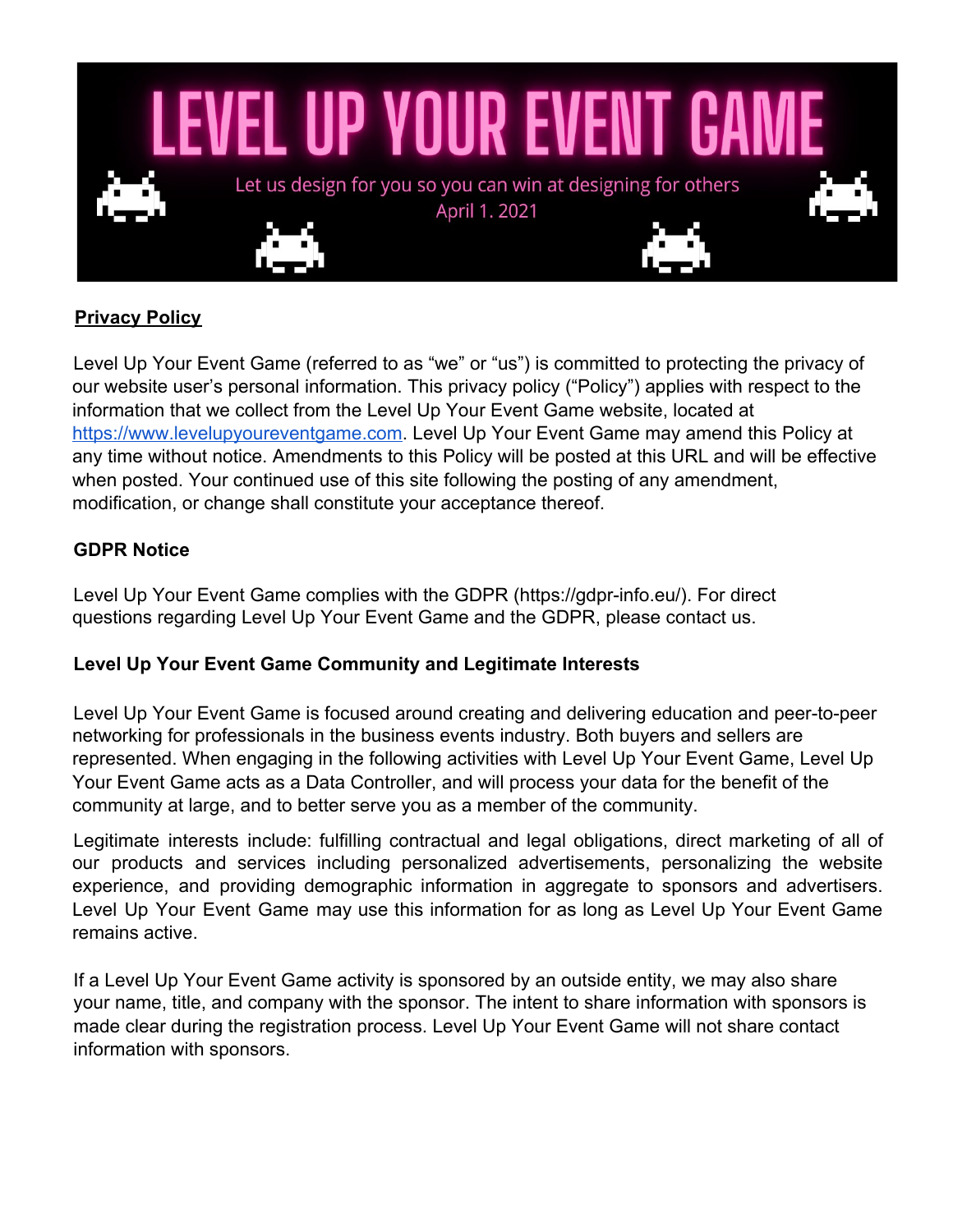## **Rights as a Data Subject**

Level Up Your Event Game complies with all articles relating to rights of the Data Subjects, including but not limited to:

- $\bullet$  Right to erasure Article
- $\bullet$  Right of access by the data subject Article
- Transparent information, communication Article
- Right to Object Article

### **Scope**

Level Up Your Event Game's GDPR policies apply to persons denied in Article – Territorial Scope (https://gdpr-info.eu/art-3-gdpr/). To exercise your rights under the GDPR, please visit the privacy tab under My Account on our website. You may also contact Level Up Your Event Game with your request.

### **General Privacy Policy**

### **Privacy Policy | Level Up Your Event Game**

### I. INFORMATION COLLECTED

We collect both non-personally identifiable information and personally identifiable information.

We do not collect any personally identifiable information about you unless you voluntarily submit such information to us, by, for example, filling out a survey, registration form, or similar data collection instrument. During your visit to the website, we also may collect information about your visit but not about you. For instance, we may collect your IP address, browser type, domain name, access times, and referring website address. This information helps facilitate the online experience at our website.

#### II. USE OF PERSONAL INFORMATION

In general, we will only use the information you provide to us for the purposes as are described at the point of collection. We may also use this information to deliver to you information about Level Up Your Event Game and promotional material from Level Up Your Event Game, trend analysis, and site administration. Your information may also be used by Level Up Your Event Game to contact you when necessary. Users may opt-out of receiving future communications from Level Up Your Event Game by following the instructions set forth in the opt-out section below.

Level Up Your Event Game provides limited data (including name, title, company, and mailing address) to Level Up Your Event Game Partners/Sponsors that receive limited use to event participant mailing lists. Attendees may request Level Up Your Event Game to refrain from disclosing their data to third parties by emailing us directly.

#### III. HOW WE SHARE INFORMATION

We may share your personal information with our authorized service providers that perform certain services on our behalf. These services may include fulfilling orders, processing credit card payments, delivering packages, providing customer service, performing business and sales analysis, supporting our Site functionality, and other features offered through our site. These service providers may have access to personal information needed to perform their functions but are not authorized to share or use such information for any other purposes.

We may disclose specific information in response to a valid court order, subpoena, government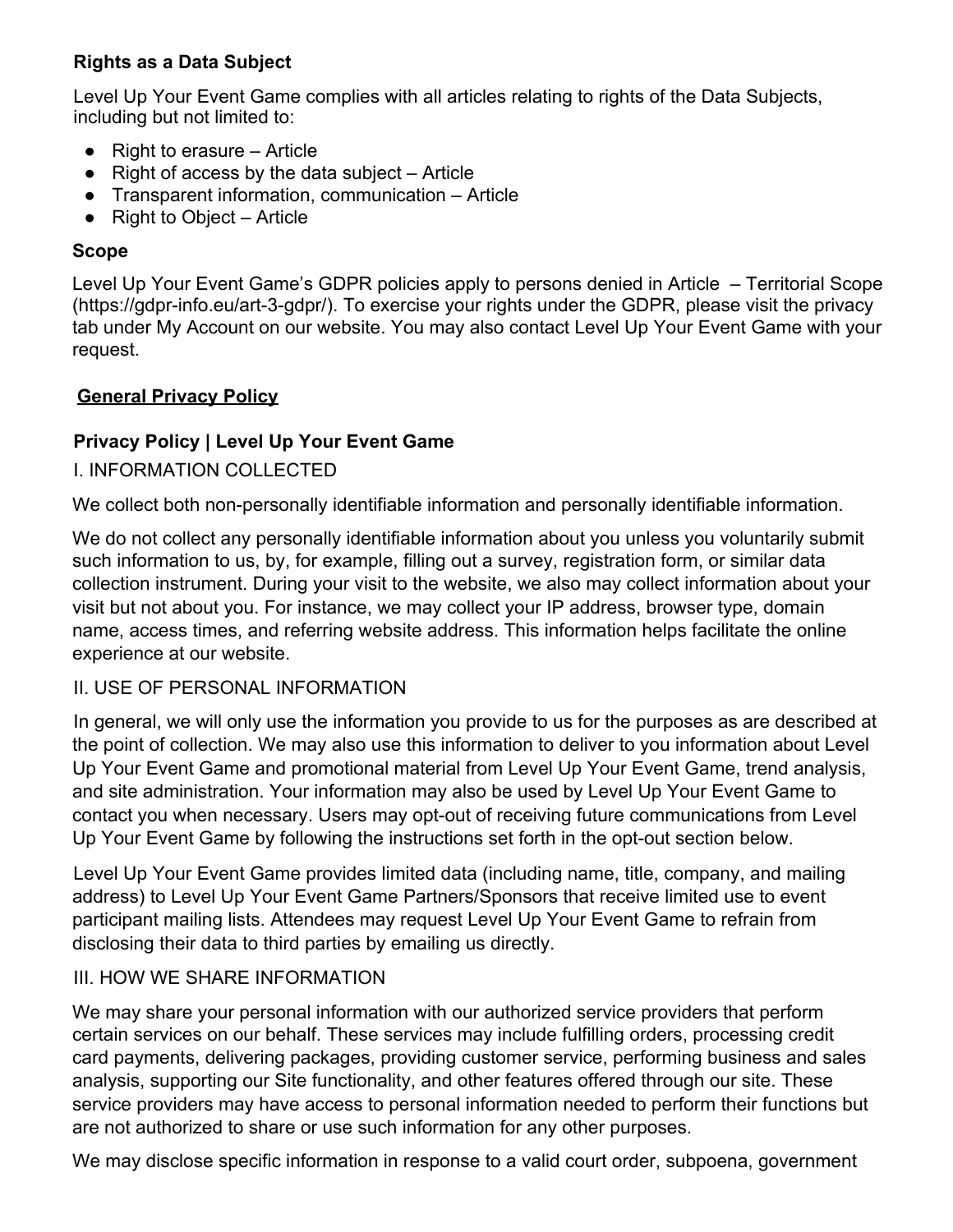investigation, or as otherwise required by law, to enforce our site policies, or to protect our or others' rights, property, or safety. We reserve the right to report to law enforcement agencies any activities that we, in good faith, believe to be unlawful. We may share information to prevent illegal uses of the site or violations of the Terms of Use or defend ourselves against third-party claims. We may also share information with companies assisting in fraud protection or investigation. We do not provide information to these agencies or companies for marketing or commercial purposes.

In all other cases, we do not knowingly share, sell, or distribute your personal information with any third party.

Credit Card Account Information. Level Up Your Event Game and the University of Nebraska - Lincoln does not disclose credit card account information provided by its members and customers except as necessary to process the member or customer transaction. When members and customers choose to pay using their credit cards, Level Up Your Event Game submits the information needed to obtain payment to the appropriate clearinghouse.

In addition, Level Up Your Event Game shares certain information you have provided us with carefully selected partners, but Level Up Your Event Game will not share email, phone, or fax information with these partners.

#### IV. SECURITY

Our site has industry-standard security measures in place to protect the loss, misuse, and alteration of the information under our control. While there is no such thing as "perfect security" on the Internet, we will take all reasonable steps to ensure the safety of your personal information.

#### V. OTHER WEBSITES; LINKS

Our website contains links to other websites. Level Up Your Event Game is not responsible for the privacy practices or the content of such websites. We encourage you to become familiar with the privacy policies of other sites you visit, including linked sites.

#### VI. CHILDREN

We do not knowingly solicit or collect information from persons under the age of 19. We do not have a mechanism for determining the age of the visitors to our Site.

#### VII. CORRECT; UPDATE

Level Up Your Event Game allows its attendees the option to change or modify information previously provided. This may be done through emailing the corrected and/or updated information to Level Up Your Event Game.

Unfortunately, to the extent that such information is also stored in other databases, we cannot always ensure that such corrections or deletions will reach the other databases. We will use all reasonable efforts to ensure that your information is removed from or corrected in our records.

#### VIII. CHOICE; OPT-OUT

You may opt-out of receiving postal mail, e-mail, and/or facsimile communications from Level Up Your Event Game by sending an email to DrKevents@unl.edu. Please note that your opt-out choices do not apply to messages from Level Up Your Event Game regarding your registration.